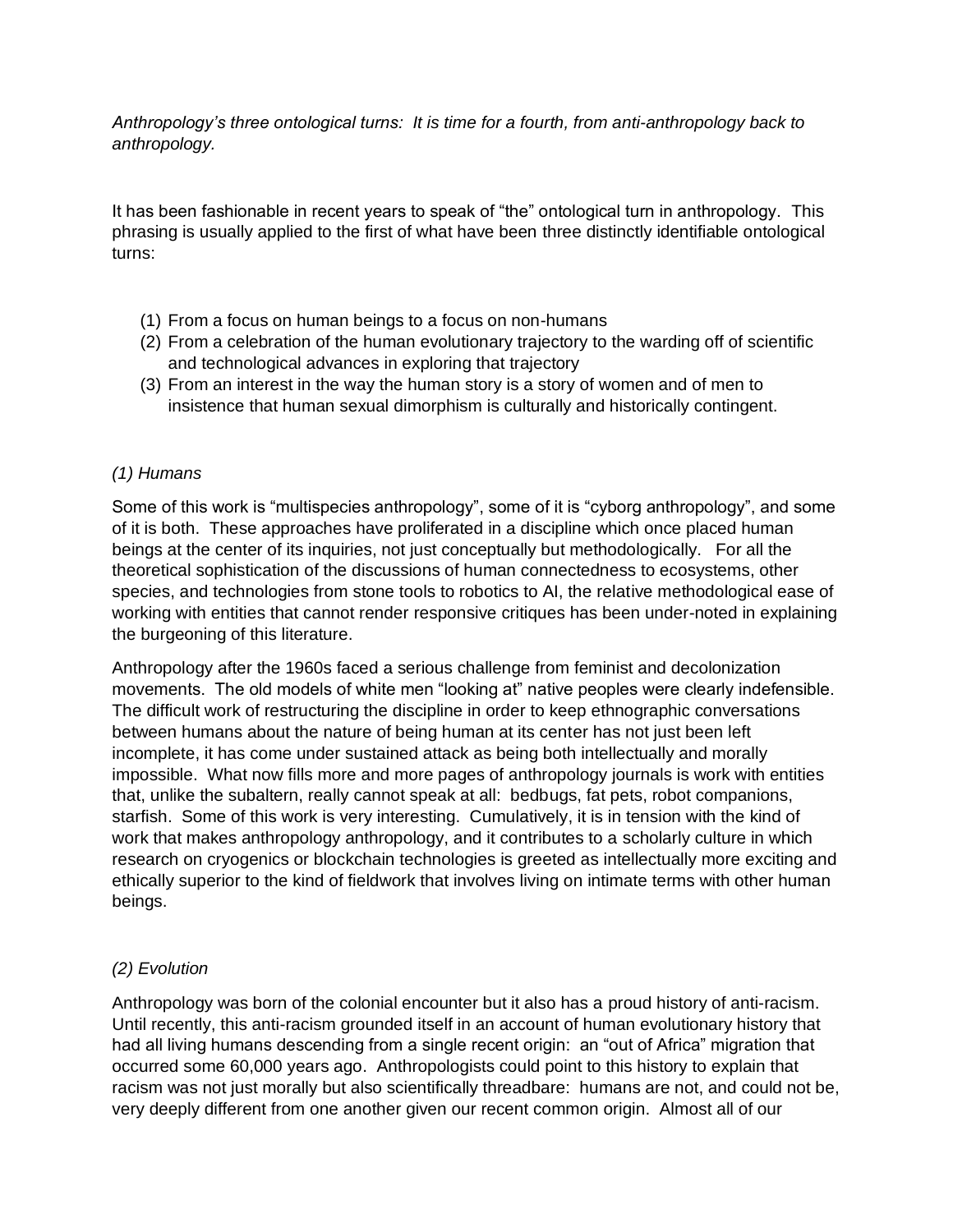observable differences, then, were the result of our species-capacity for self-creation -- of our rapidly adapting ourselves to the places we chose to live, the food we chose to eat, the items we chose to make.

Recent research that suggests our evolutionary history has been more complex, involving multiple divergences and convergences over a much longer period than we had previously supposed, has been greeted not with interest but with alarm. Because anthropology made a scientific mistake in the way it grounded its commitment to anti-racism, it was thrown into understandable consternation when the scientific ground shifted. The sensible reaction to this shift would be to re-affirm the moral commitment to anti-racism while greeting surprising new research findings with eager curiosity. Unfortunately, anthropology has taken the strange position – for a discipline otherwise so knowledgeable about the strength and tenacity of cultural values – that moral convictions may simply crumble in the face of new evidence, such that anthropological anti-racism would be threatened if anybody were to start re-examining any old notions in light of this new work. This reaction was most hoarily expressed the open letter "How not to talk about race and genetics", which faithfully repeats the argument that single traits cannot be used to infer population groupings, a true but outdated point in the era of genomewide association studies. This letter was published in BuzzFeed in 2018 in reaction to the publication of palaeogeneticist David Reich's book *Who We Are and How We Got Here* (2018) and signed by many prominent anthropologists.

### *(3) Sex*

### That same letter included the following passage:

"Even "male" and "female," which Reich invokes as obviously biologically meaningful, has important limitations. While these categories help us to know and care for many human beings, they hinder our capacity to know and care for the millions of human beings born into this world not clearly "sexed.' Further, overemphasizing the importance of the X and Y chromosomes in determining sex prevent us from seeing the other parts of the genome involved in sex."

This passage makes a move that is increasingly common in anthropological literature: it suggests that speaking in terms of "male" and "female" or "men" and "women" is empirically unwarranted and that rather than ours being a sexually dimorphic species, among humans sex is best understood as comprising a spectrum. The impact on research is again striking. A set of highly temporally and culturally circumscribed notions, in fact an entire recently invented classificatory language ("trans", "nonbinary", "queer") is projected on to rich and fascinating diversity of human sexual experience in the living world and the human past. Hijras and muxes are supposedly "transwomen" while some Viking burials are putatively of "nonbinary" individuals. It is particularly ironic that this third ontological turn presses a novel, rigidly orthodox set of ideological parameters on to the entire human story whilst self-identifying as marvelously capacious and expansive.

# *Anthropology and anti-anthropology*

This triple ontological turn away from the human, away from evolution, and away from sex are producing a lively and prolific anti-anthropology in place of anthropology. Even if one is left cold